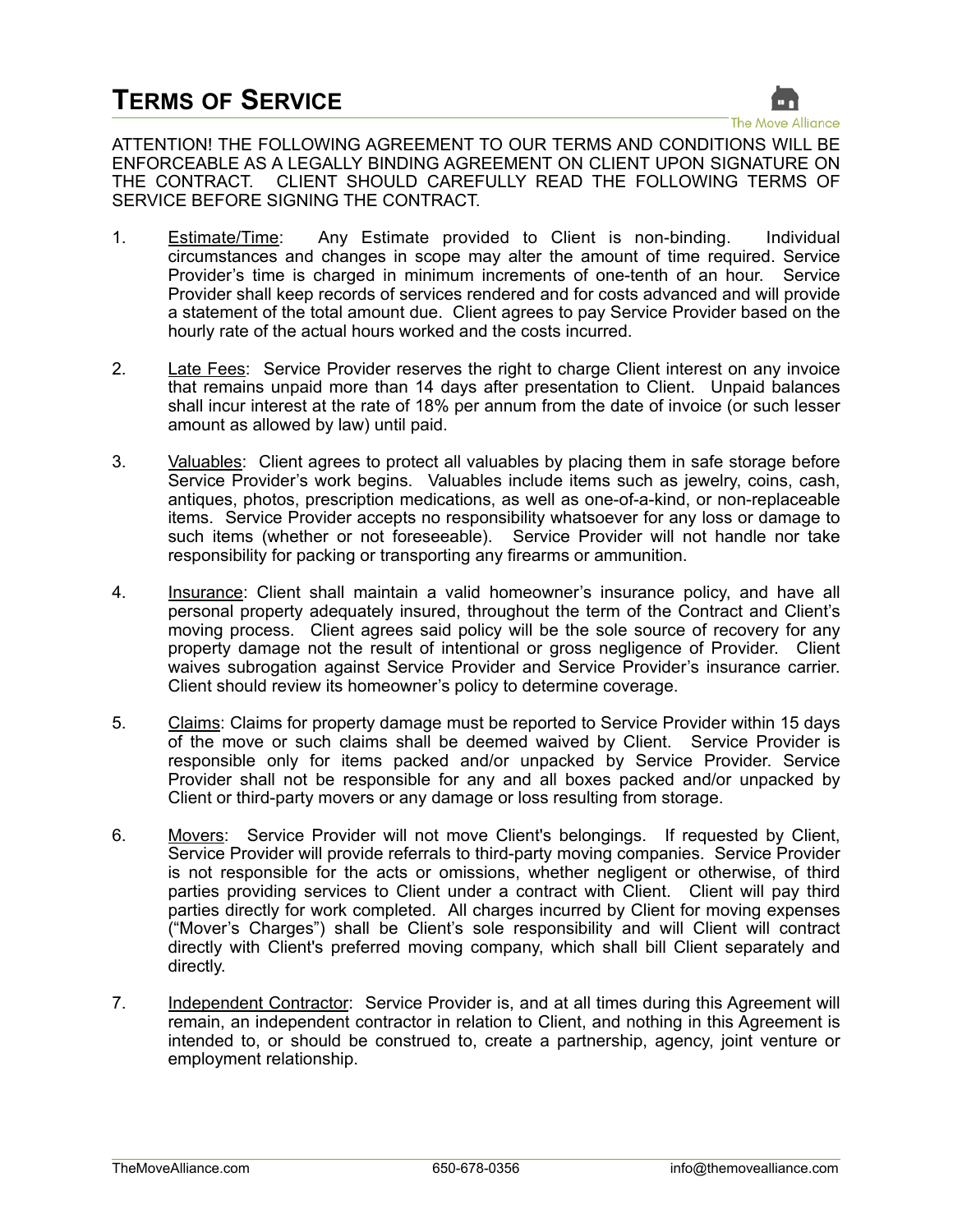- 8. Suspension and/or Termination: Service Provider has the right to stop work or terminate the Parties' Agreement at any time if circumstances or decisions are made which, in Service Provider's sole discretion, prevent Service Provider from performing services safely or in conjunction with standard industry practices. Either party my terminated this Agreement by providing written notice ("Notice of Termination") to the other party. Client agrees to pay Service Provider for any and all work completed, and/or any associated costs incurred at the time of Service Provider's issuance of or receipt of such notice of termination.
- 9. Service Provider's Warranties: Service Provider warrants that (a) it and each of its employees, consultants and subcontractors, if any, that is uses to provide and perform services has the necessary knowledge, skills, experience, qualifications, rights and resources to provide and perform the services in accordance with this Agreement; and (b) the services will be performed in a good, diligent, workmanlike manner in accordance with industry standards, laws and governmental regulations applicable to the performance of such services. If the services do not conform to the forgoing warranty, and Client notifies Service Provider within 48 hours of the performance of the services, Client's sole and exclusive remedy is to have Service Provider re-perform the nonconforming portions of the service.
- 10. Disclaimer of Warranties: THE WARRANTIES STATED IN SECTION 8 ABOVE ARE THE SOLE AND EXCLUSIVE WARRANTIES OFFERED BY SERVICE PROVIDER. THERE ARE NO OTHER WARRANTIES OR CONDITIONS, EXPRESS OR IMPLIED, INCLUDING WITHOUT LIMITATION, THOSE OF MERCHANTABILITY OR FITNESS FOR A PARTICULAR PURPOSE. THE PROFESSIONAL SERVICES PROVIDED TO CUSTOMER ARE ON AN "AS IS".
- 11. Limitation of Liability. Although Service Provider will use commercially reasonable efforts to ensure that no problems arise, it is the inevitable nature of coaching, decluttering, and organizing work that mistakes happen. Client should expect that in the preparation for moving process, issues such as broken, lost, or misplaced objects may occur. Client hereby waives any and all claims for damages in excess of the value of any broken, lost, or misplaced object. Any objects of extraordinary value, not otherwise classified as valuables as described in the Agreement, must be identified by Client prior to packing and must be properly insured. Client makes all final decisions on what Client will keep, sell, donate, or dispose of and Client will not hold Service Provider responsible or liable for any objects removed from Client's home. CLIENT AGREES THAT THE CONSIDERATION WHICH SERVICE PROVIDER IS CHARGING HEREUNDER DOES NOT INCLUDE CONSIDERATION FOR ASSUMPTION BY SERVICE PROVIDER OF THE RISK OF CLIENT'S INCIDENTAL OR CONSEQUENTIAL DAMAGES. IN NO EVENT SHALL SERVICE PROVIDER BE LIABLE TO ANYONE FOR INCIDENTAL, CONSEQUENTIAL, PUNITIVE, SPECIAL OR EXEMPLARY DAMAGES, OR INDIRECT DAMAGES OF ANY TYPE OR KIND, ARISING FROM BREACH OF WARRANTY OR BREACH OF CONTRACT, OR NEGLIGENCE, OR ANY OTHER LEGAL CAUSE OF ACTION ARISING FROM OR IN CONNECTION WITH THIS AGREEMENT. The maximum liability of Service Provider to any person, firm or corporation whatsoever arising out of or in the connection this Agreement, whether or not such liability arises from any claim based on breach or repudiation of contract, breach of warranty, tort, or otherwise, shall in no case exceed the equivalent of the amount charged by Service Provider in fees and costs applicable at the time of the event. The essential purpose of this provision is to limit the potential liability of Service Provider. The parties acknowledge that the limitations set forth in this Section are integral to the amount of consideration levied in connection with the services and that, were Service Provider to assume any further liability other than as set forth herein, such consideration would of necessity be set substantially higher. Certain states and/or jurisdictions do not allow the exclusion of implied warranties or limitations of liability for incidental or consequential damages, so the exclusions set forth above may not apply to Client.